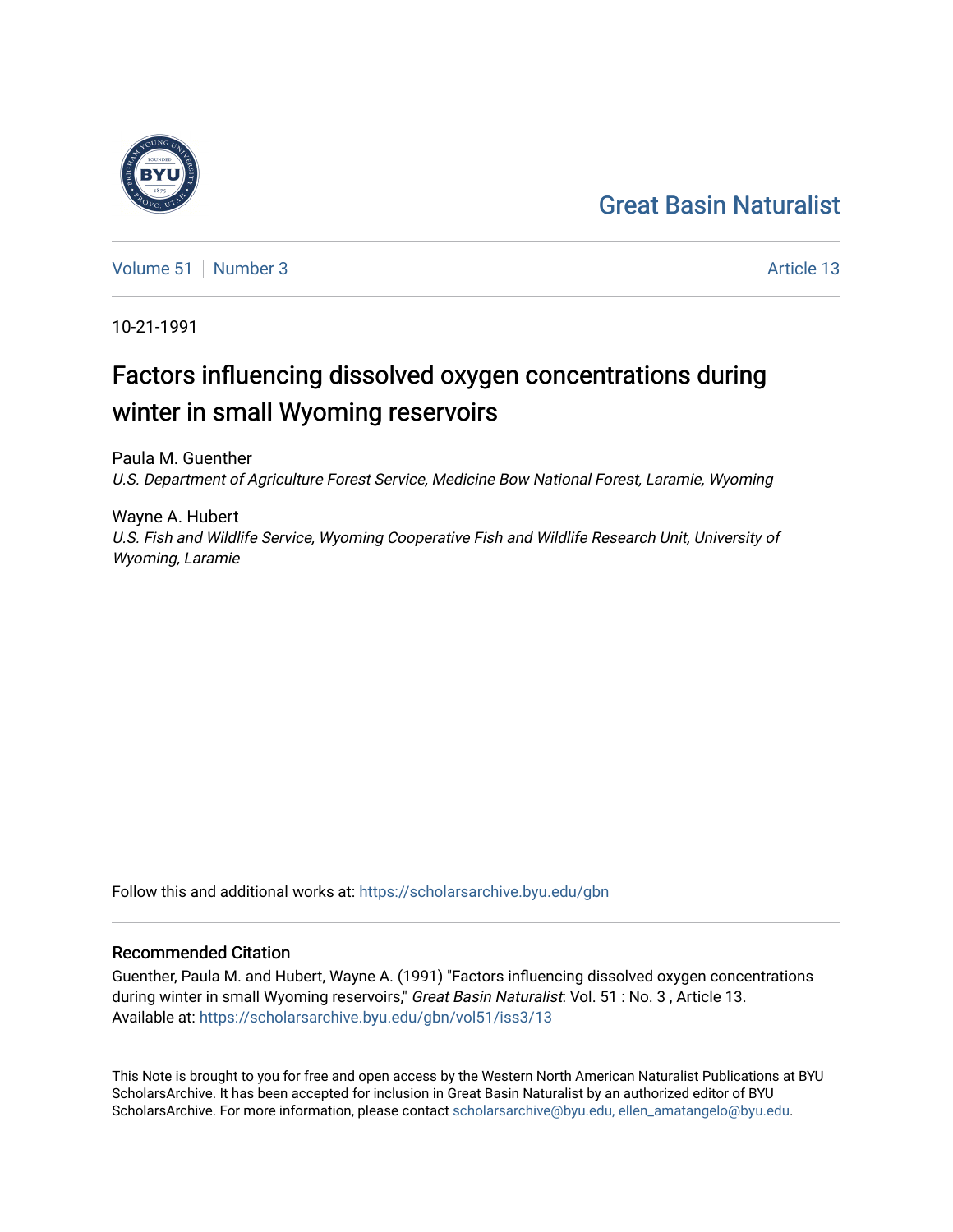#### Great Basin Naturalist 51(3), 1991, pp. g8g-g85

### FACTORS INFLUENCING DISSOLVED OXYGEN CONCENTRATIONS DURING WINTER IN SMALL WYOMING RESERVOIRS

#### Paula M. Guenther<sup>1</sup> and Wayne A. Hubert<sup>2</sup>

#### *Key words: dissolved oxygen, reservoir, winter, Wyoming.*

Fish kills in ice-covered lakes have been described in the upper Midwest and the Great Plains (Nickum 1970, Patriarche and Merna 1970). Fish losses were related to low dissolved oxygen and several associated factors, small, shallow lakes; periods of prolonged or extensive snow and ice cover; lack of surface water inflow into lakes; and high primary productivity (Greenbank 1945, Halsey 1968, Nickum 1970, and Mathias and Barica 1989).

Miller (1989) investigated the geomorphic features that influence winterkill in natural lakes at elevations >2925 m in the Medicine Bow Mountains, Wyoming. He separated lakes prone to winterkill from those without a history of winterkill on the basis of six discriminating variables: basin area; basin relief ratio, lake area, drainage density, lake volume, and maximum water. depth. Winterkill lakes tended to be small, shallow lakes and were at' lower elevations than nonwinterkill lakes.

We assessed the winter dissolved oxygen concentrations in small reservoirs  $\leq 100$ hectares at full pool) at elevations >2100 m above mean sea level. Physical, chemical, and climatic characteristics that are related to low dissolved oxygen under the ice were identified.

#### **METHODS**

Eleven reservoirs were studied during winter, 7 in 1987 and 10 in 1988 (Table 1). Six of the 1988 sites were also sampled the previous year. Study sites were selected to represent a range in elevation, size, and productivity. The reservoirs were located near or within the Laramie and Medicine Bow mountains in southeastern Wyoming. Several reservoirs had known histories of winterkill.

Bathymetric maps were obtained from the Wyoming State Engineer's Office or constructed from soundings that were plotted on 'reservoir outlines from U. S. Geological Service topographic maps. The maps were used to calculate morphometric variables: maximum water depth, mean water depth, water volume, and volume of unfrozen water during winter. Water levels were monitored to estimate the minimum values of the morphometric variables during winter.

Macrophyte abundance was estimated in fall 1987 for the 10 reservoirs to be studied. A 10-m line attached to a float was thrown from the shore at 10-m intervals around the reservoir. The density of plants along the line was visually estimated on a scale of 0 to 10. The presence or absence of plants beyond the line was noted and rated  $(0 =$  absent,  $5 =$ present). Also, a reservoir-wide rating of filamentous algae was made  $(0 = \text{absent}, 3 =$ present,  $5 =$  pervasive). The averages for the line and beyond-line ratings were summed with the rating for algae to· yield Macrophyte Abundance Index (MAI) values ranging from Oto 20.

Reservoirs were sampled at three-week intervals beginning in January and continuing until ice conditions were unsafe in March or April. Physical and chemical features were measured at one to four sites, depending on the reservoir size. Vertical profiles of dissolved oxygen concentrations were measured. The oxygen meter was standardized in

**lU.S. Department ofAgriculture Forest Service, Medicine Bow National Forest, Laramie, Wyoming: 82070.**

<sup>&</sup>lt;sup>2</sup>U.S. Fish and Wildlife Service, Wyoming Cooperative Fish and Wildlife Research Unit, University of Wyoming, Laramie, Wyoming 82071.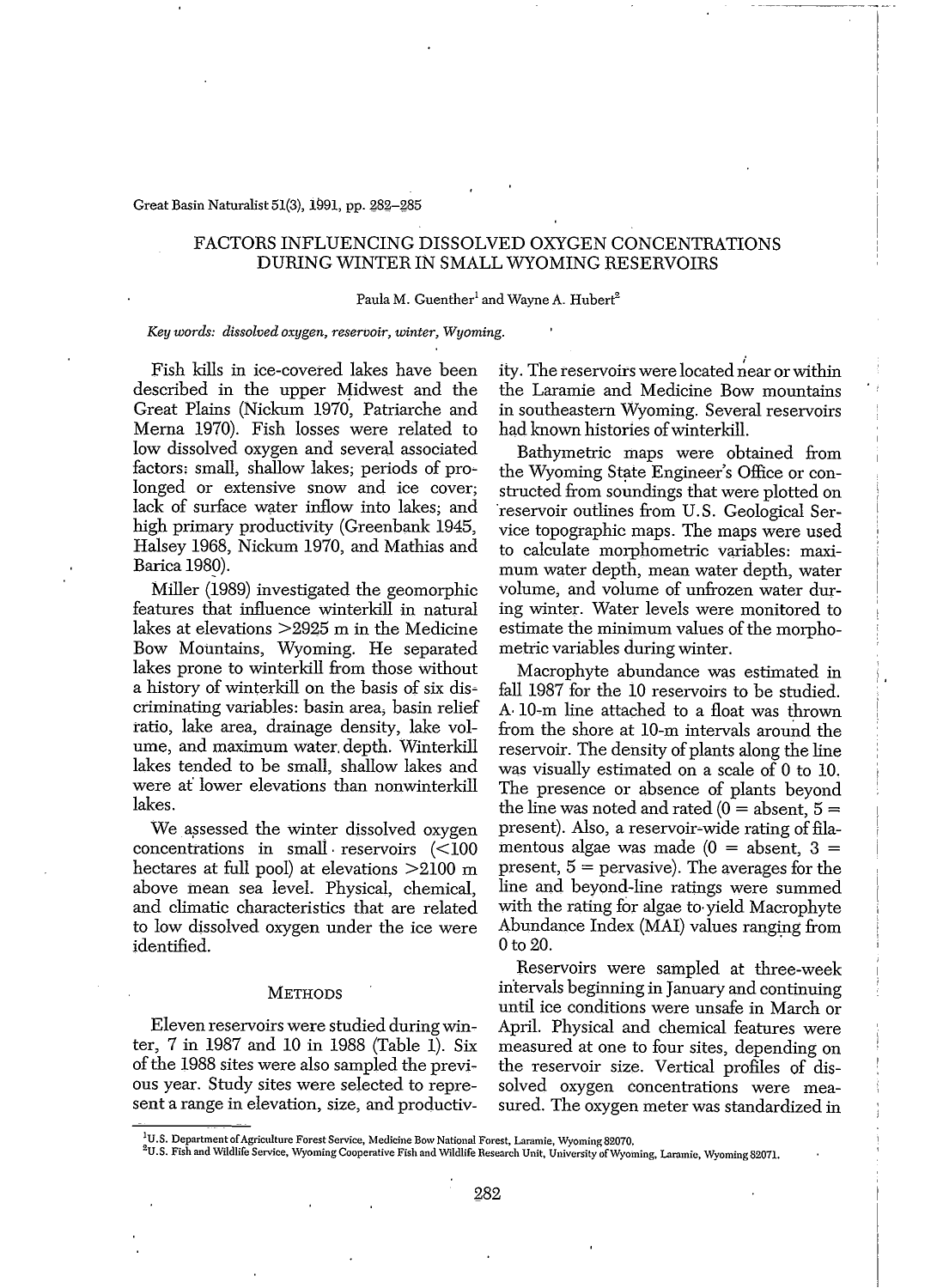| Reservoir              | Elevation<br>(m) | Surface<br>area<br>(ha) | Mean<br>depth<br>(m) | Maximum<br>depth<br>(m) | Inflow<br>01<br>$=$ present,<br>$0 =$ absent) |
|------------------------|------------------|-------------------------|----------------------|-------------------------|-----------------------------------------------|
| Crystal                | 2126             | 37                      | 12.2                 | 17.9                    |                                               |
| East Lake              | 2133             | 18                      | $1.8\phantom{0}$     | 3.2                     |                                               |
| Shirley Basin          | 2135             | 6                       | 3.0                  | 4.2                     |                                               |
| <b>Granite Springs</b> | 2199             | 21                      | 11.7                 | 15.3                    |                                               |
| Goforth                | 2207             | 2                       | $1.4 - 1.6$          | $2.2 - 2.5$             |                                               |
| Leazenby               | 2234             | $4 - 8$                 | $0.2 - 0.4$          | $0.5 - 1.0$             |                                               |
| King Number 1          | 2247             | $50 - 58$               | $1.4 - 1.6$          | $3.0 - 3.5$             |                                               |
| North Crow             | 2311             | $14 - 17$               | $8.9 - 11.8$         | $12.6 - 17.1$           |                                               |
| Miller Lake            | 2763             |                         | $1.6 - 2.0$          | $2.5 - 3.0$             |                                               |
| Sucker Lake            | 3166             |                         | 0.2                  | 0.5                     |                                               |
| Dipper Lake            | 3261             | $9 - 11$                | $1.8 - 2.8$          | $9.0 - 10.5$            |                                               |

TABLE 1. Physical features of the reservoirs studied in southeastern Wyoming during the winters of 1986-87 and 1987~88. A range indicates variation between years.

the laboratory and calibrated in the field before each use. To verify the reading with the oxygen meter, we collected water samples at points along the profile with a Kemmerer sampler, fixed them immediately, and determined dissolved oxygen concentration using the Azide modification of the Winkler method (American Public Health Association et al. 1975).

Average dissolved oxygen was calculated for each sampling date. Each reservoir was divided into depth strata, and the water volume in each stratum was calculated. Average oxygen concentration in each stratum was computed, and an overall weighted total oxygen concentration was determined. Winterkill conditions were assumed to be likely when daytime average dissolved oxygen was <4 mg/L (Mathias and Barica 1980).

Water inflow and outflow were recorded as present or absent on each visit. Snow and ice thickness were measured, and the mean for all sampling dates was cqIculated.

Measurements of variables (Table. 2) for the two winters were compared using paired *t* tests (Zar 1984). Correlation analysis was used to assess relations between measured variables and average dissolved oxygen concentrations. Stepwise multiple regression and discriminant function analysis were used to identify multivariate relations. We used the Number Cruncher Statistical System (Hintze 1987) to perform the statistical analyses. The critical level chosen for all statistical procedures was  $P \leq .05$ .

#### RESULTS

Substantial variation in elevation, surface

area, and water depth during winter, and the presence of inflowing water were observed among the reservoirs (Table 1). Low dissolved oxygen  $\leq 4$  mg/L) was common among the reservoirs (Table 2). Oxygen profiles showed typical stratification, highest concentrations being near the ice-water interface and lowest near the bottom of the reservoir. We observed average dissolved oxygen concentrations <4 mg/L in two reservoirs in 1987 (Dipper Lake and Miller Lake) and in five reservoirs in 1988 (Dipper Lake, Shirley Basin, East.Lake, Goforth, and Miller Lake). Water in all reservoirs was saturated with oxygen at the beginning of the winter. We did not observe gradual depletion in dissolved oxygen over the winters.

Weather data from 1955 to 1988 showed that both the 1986-87 and 1987-88 winters were about average in temperature and precipitation. Our data suggest that the winter of 1981~88 was more severe than that of 1986-87. Average snow and ice were both significantly thicker in 1988 than in 1987. Although water levels were higher in 1988 . than in 1987, more of the total water volume was in the form of ice. Because of the differing conditions between the two years, we treated each year as an independent sample.

Average dissolved oxygen concentration during winter was significantly ( $P \le .05$ ) correlated with the absence of inflow  $(r=.56)$ , elevation  $(r = -.49)$ , ice thickness  $(r = -.56)$ , snow and ice thickness  $(r = -.49)$ , and surface area of the reservoir during winter  $(r=.49)$ . When Dipper Lake was excluded from the analysis, the MAI was highly correlated  $(r =$ -.96) with low dissolved oxygen levels.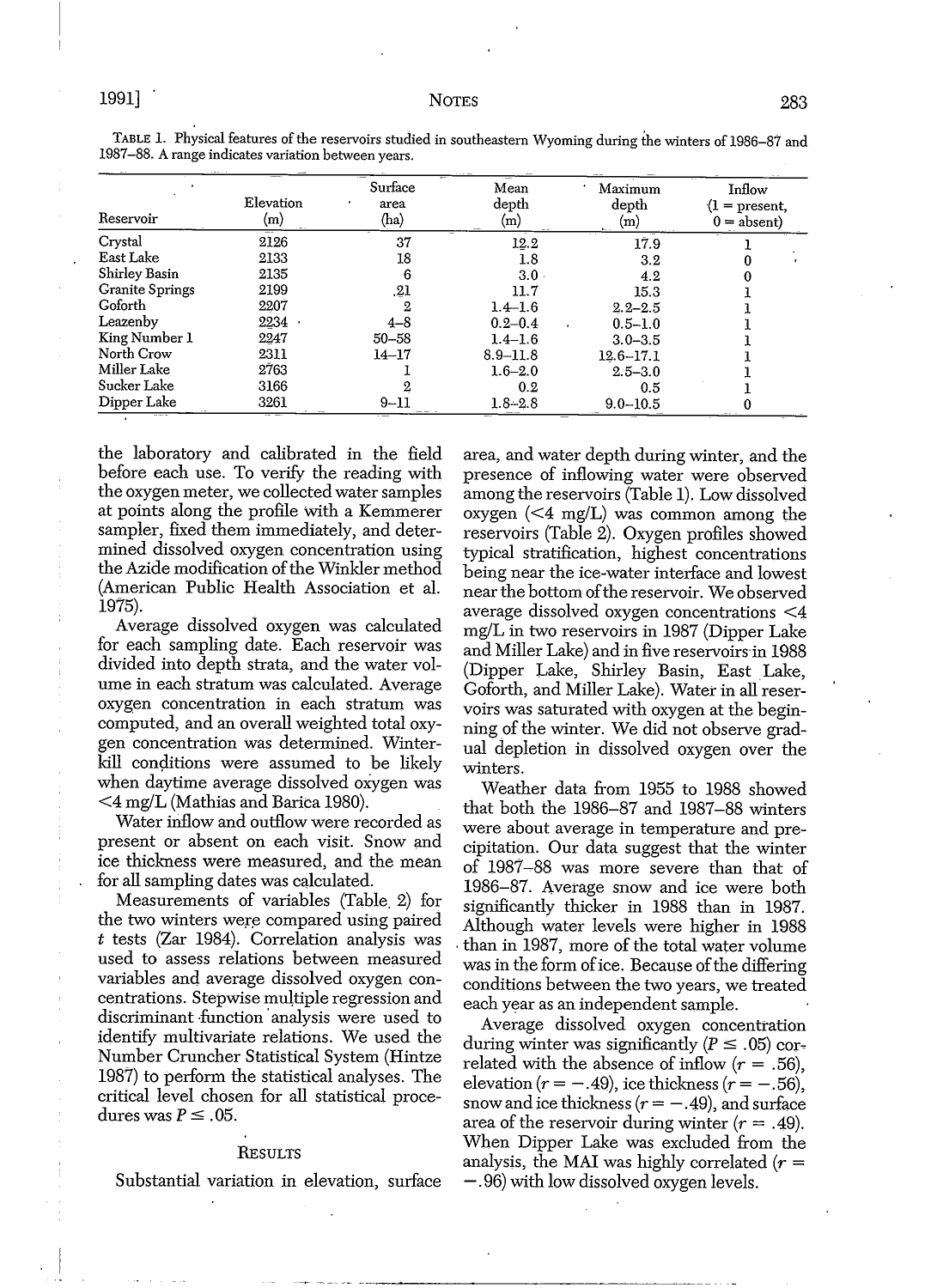| Reservoir              | Mean<br>dissolved<br>oxygen<br>(mg/L) | Minimum<br>dissolved<br>oxygen<br>(mg/L) | Mean<br>ice<br>thickness<br>(c <sub>m</sub> ) | Mean<br>snow<br>thickness<br>(c <sub>m</sub> ) | Macrophyte<br>abundance<br>index |  |  |  |
|------------------------|---------------------------------------|------------------------------------------|-----------------------------------------------|------------------------------------------------|----------------------------------|--|--|--|
|                        |                                       |                                          | 1987                                          |                                                |                                  |  |  |  |
| Crystal                | 7.4                                   | 7.4                                      | 33                                            | 5                                              |                                  |  |  |  |
| Goforth                | 11.6                                  | 11.3                                     | 36                                            | ı                                              |                                  |  |  |  |
| Leazenby               | 12.4                                  | 12.2                                     | 32                                            | l                                              |                                  |  |  |  |
| King Number 1          | 11.5                                  | 11.3                                     | 37                                            | 3                                              |                                  |  |  |  |
| North Crow             | 6.9                                   | 5.9                                      | 33                                            | 5                                              |                                  |  |  |  |
| Miller Lake            | 2.3                                   | 1.4                                      | 53                                            | 12                                             |                                  |  |  |  |
| Dipper Lake            | 1.5                                   | 1.1                                      | 111                                           | 82                                             |                                  |  |  |  |
|                        |                                       |                                          | 1988                                          |                                                |                                  |  |  |  |
| East Lake              | 3.0                                   | 2.6                                      | 39                                            | 6                                              | 13                               |  |  |  |
| Shirley Basin          | 1.8                                   | 0.8                                      | 42                                            | 3                                              | 17                               |  |  |  |
| <b>Granite Springs</b> | 8.7                                   | 7.1                                      | 38                                            | 3                                              | 3                                |  |  |  |
| Goforth                | 3.4                                   | 1.1                                      | 46                                            | ı                                              | 16                               |  |  |  |
| Leazenby               | 7.6                                   | 4.6                                      | 45                                            | 3                                              | $\underline{2}$                  |  |  |  |
| King Number 1          | 10.3                                  | 8.6                                      | 44                                            | $\overline{4}$                                 | $\pmb{0}$                        |  |  |  |
| North Crow             | 6.9                                   | 5.9                                      | 33                                            | 5                                              | 5                                |  |  |  |
| Miller Lake            | 1.1                                   | 0.5                                      | 95                                            | 29                                             | 16                               |  |  |  |
| Sucker Lake            | 5.8                                   | 4.4                                      | 41                                            | 121                                            | 4                                |  |  |  |
| Dipper Lake            | 2.9                                   | $2.5\,$                                  | 134                                           | 33                                             | $\bf{0}$                         |  |  |  |

TABLE 2. Conditions measured in the reservoirs studied in southeastern Wyoming during the winters of 1986-87 and 1987-88.

Stepwise multiple regression was used to determine variables that accounted for variation in average dissolved oxygen. The MAI was measured only in fall 1987, but we assumed that it remained constant over the years in our analysis. The most variability (adjusted  $R^2 = .59$ ) in average dissolved oxygen (DO) among the reservoirs was accounted for by:

#### $DO = 16.1 + 3.297 I - 0.295 M - 0.004 E$

where  $DO = average$  dissolved oxygen concentration (mg/L),  $I = 0$  if no inflow and 1 if inflow was present,  $M = Macrob$ <sub>l</sub>  $Abun$ dance Index, and  $E =$  elevation (meters). All three independent variables were significant at  $P \leq .05$ .

Discriminant function analysis was used to classify reservoirs having average dissolved oxygen <4.0 mg/L from those that had  $\geq 4.0$ mg/L. It was possible to classify 16 of 17 samples based on three variables-presence or absence of inflow, mean winter ice thickness, and MAL Reduction in classification error attributed to models in which these variables were used was 88%. Wilk's Lambda for the discriminant function was 0.14.

#### **DISCUSSION**

Our results indicate that the absence of inflowing water, high elevation, extensive ice and snow, small surface area, and abundant aquatic macrophytes contribute to low dissolved oxygen concentration during winter. Small  $\left($  < 20 ha during winter) reservoirs with no surface water inflow that are at high elevations or have abundant macrophytes (MAl > 12) have a high risk of developing low dissolved oxygen, and subsequently fish mortality, during winter. High risk of winterkill has been associated previously with small, shallow lakes, prolonged or extensive snow and ice cover, limited water inflow, and high primary productivity (Greenbank 1945, Halsey 1968, Nickum 1970, Barica and Mathias 1979, Mathias and Barica 1980).

No previous work has provided information for small reservoirs at  $>2100$  m above sea level. Our findings may assist managers who are trying to prevent winterkill. Several of the variables identified as having an influence on dissolved oxygen during winter-absence of inflowing water, surface area, and the abundance of aquatic plants-may be manageable under various circumstances.